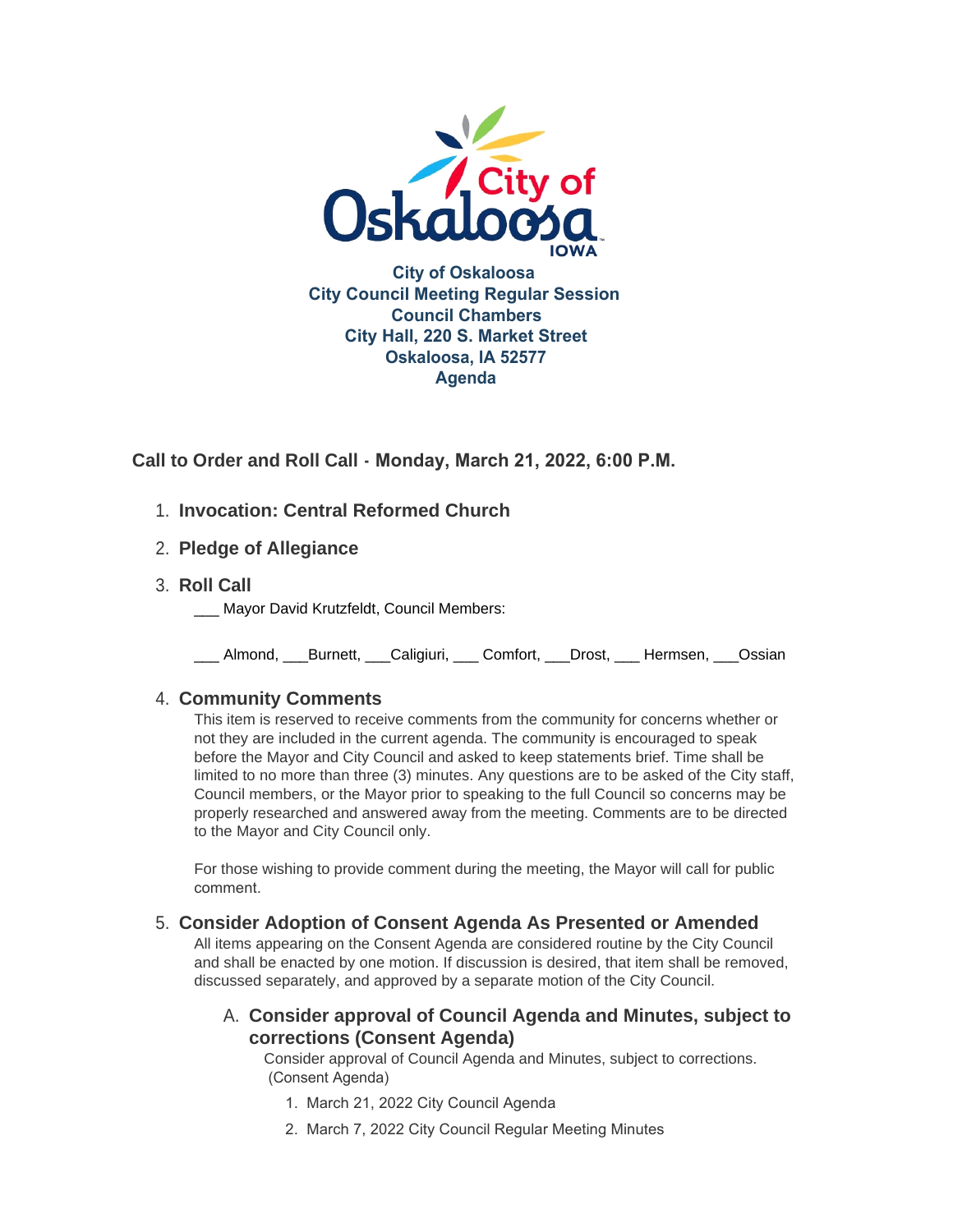Documents:

#### [City Council Minutes March 7 2022.docx](https://www.oskaloosaiowa.org/AgendaCenter/ViewFile/Item/9980?fileID=26296)

## **Consider a motion to receive and file reports and**  B. **communications from advisory and operating boards and commissions (Consent Agenda)**

Documents:

[MIN 20220228 Library Board of Trustees Meeting Minutes.pdf](https://www.oskaloosaiowa.org/AgendaCenter/ViewFile/Item/9981?fileID=26297) [MIN 20220214 Water Board of Trustees Meeting Minutes.pdf](https://www.oskaloosaiowa.org/AgendaCenter/ViewFile/Item/9981?fileID=26298)

#### C. Consider a motion to receive and file financial reports for **February 2022. (Consent Agenda)**

Who is submitting this City Clerk/Finance Department item.

Documents:

[COM\\_20220321 Financial Reports.docx](https://www.oskaloosaiowa.org/AgendaCenter/ViewFile/Item/9925?fileID=26238) [Oskaloosa IA Treasurers Report February 2022.pdf](https://www.oskaloosaiowa.org/AgendaCenter/ViewFile/Item/9925?fileID=26239)

## **Consider approval of liquor license applications. (Consent**  D. **Agenda)**

Who is submitting this City Clerk/Finance Department item.

Documents:

[Comm\\_20220321 Liquor Licenses.docx](https://www.oskaloosaiowa.org/AgendaCenter/ViewFile/Item/9926?fileID=26266)

**Consider approval of payments of \$2,380.22 to Area 15**  E. **Regional Planning Commission and \$23,220.99 to Christner Contracting, Inc. (CCI), totaling \$25,601.21, for work completed on the Façade Improvement Project Phase III. (Consent Agenda)**

Who is submitting this Development Services Department item.

Documents:

[COM 20220321 Facade3 Mar 2022 payments.pdf](https://www.oskaloosaiowa.org/AgendaCenter/ViewFile/Item/9956?fileID=26252) 20DTR004 - [CDBG Draw Request 13R.pdf](https://www.oskaloosaiowa.org/AgendaCenter/ViewFile/Item/9956?fileID=26254) [Progress Report 08 -](https://www.oskaloosaiowa.org/AgendaCenter/ViewFile/Item/9956?fileID=26253) 202203.pdf

**Consider a motion reappointing a city representative to the**  F. **South Central Regional Airport Agency (Consent Agenda)**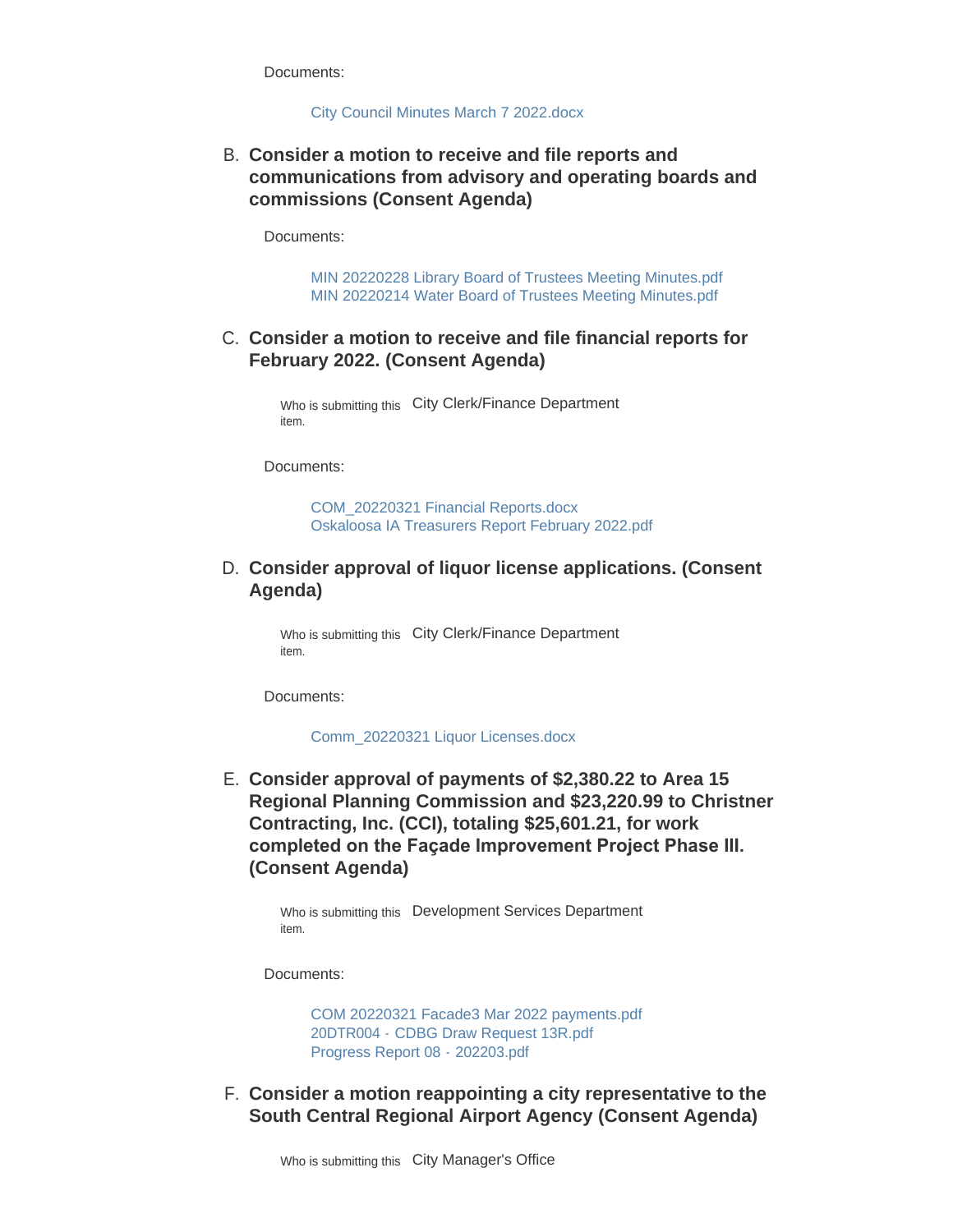item.

Documents:

[COM 20220321 SCRAA Appointment.docx](https://www.oskaloosaiowa.org/AgendaCenter/ViewFile/Item/9714?fileID=26291)

**Consider a motion reappointing a representative to the**  G. **Planning and Zoning Commission (Consent Agenda)**

> Who is submitting this City Manager's Office item.

Documents:

[COM 20220321 Planning and Zoning Commission.docx](https://www.oskaloosaiowa.org/AgendaCenter/ViewFile/Item/9974?fileID=26292) [Blomgren Pam P Z March 2022.pdf](https://www.oskaloosaiowa.org/AgendaCenter/ViewFile/Item/9974?fileID=26293)

**Consider a motion appointing a representative to the Historic**  H. **Preservation Commission (Consent Agenda)**

Who is submitting this City Manager's Office item.

Documents:

COM 20220321 Historic Preservation Commission docx [Foster Timothy HPC 2022.pdf](https://www.oskaloosaiowa.org/AgendaCenter/ViewFile/Item/9972?fileID=26284)

**Consider a motion authorizing the acceptance of water filling**  I. **stations and allowing for their installation. (Consent Agenda)**

Who is submitting this Public Works Department item.

Documents:

[COM 20220321 Water Filling Stations.docx](https://www.oskaloosaiowa.org/AgendaCenter/ViewFile/Item/9967?fileID=26276) [Community Project List 5-2-1-0.pdf](https://www.oskaloosaiowa.org/AgendaCenter/ViewFile/Item/9967?fileID=26277) [5210 Project.pdf](https://www.oskaloosaiowa.org/AgendaCenter/ViewFile/Item/9967?fileID=26278)

**Consider a resolution scheduling a public hearing for April 18,**  J. **2022 to consider levying a special assessment against private property for snow removal. (Consent Agenda)**

Who is submitting this City Clerk/Finance Department item.

Documents:

[COM\\_20220321 Schedule PH Snow.docx](https://www.oskaloosaiowa.org/AgendaCenter/ViewFile/Item/9960?fileID=26240) [RESOLUTION PH Jan 2022 Snow 03212022.docx](https://www.oskaloosaiowa.org/AgendaCenter/ViewFile/Item/9960?fileID=26241) [Exhibit A Jan 2022 Snow.pdf](https://www.oskaloosaiowa.org/AgendaCenter/ViewFile/Item/9960?fileID=26242) [SCHEDULE FOR SNOW ASSESSMENT Jan 2022.pdf](https://www.oskaloosaiowa.org/AgendaCenter/ViewFile/Item/9960?fileID=26243)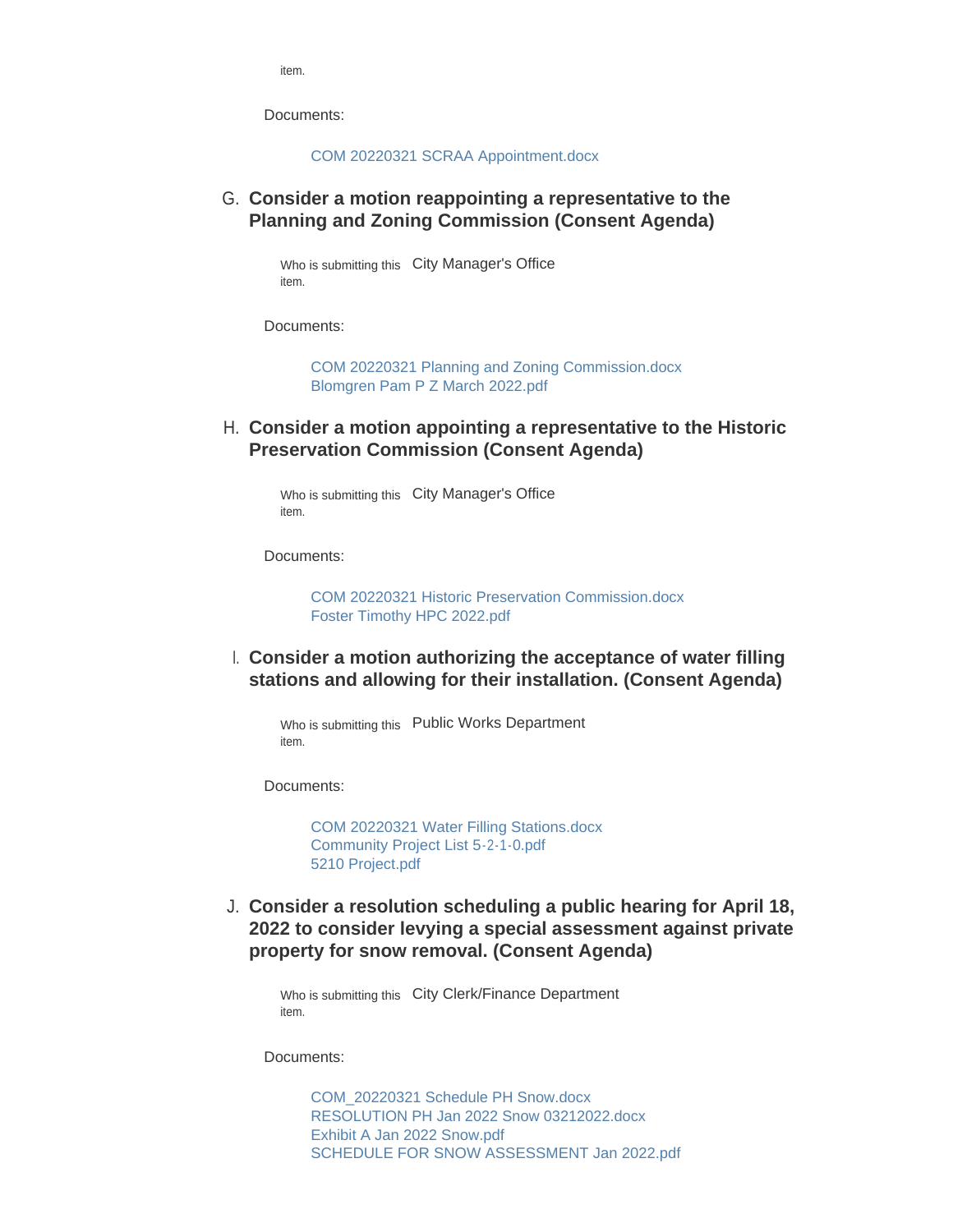**Consider a resolution setting a date for a public hearing on**  K. **the Status of Funded Activities regarding a Community Development Block Grant for the Downtown Façade Improvement Project Phase 3. (Consent Agenda)**

Who is submitting this Development Services Department item.

Documents:

[20220321 COM SOFA hearing phase 3.docx](https://www.oskaloosaiowa.org/AgendaCenter/ViewFile/Item/9962?fileID=26256) [20220321 RES SOFA hearing phase 3.docx](https://www.oskaloosaiowa.org/AgendaCenter/ViewFile/Item/9962?fileID=26255)

### **Consider a resolution establishing FY2023 salary schedule**  L. **for nonunion employees. (Consent Agenda)**

Who is submitting this City Clerk/Finance Department item.

Documents:

[COM\\_20220321\\_Salaries FY23.docx](https://www.oskaloosaiowa.org/AgendaCenter/ViewFile/Item/9927?fileID=26233) [RES\\_20220321 Salaries FY23 Resolution.doc](https://www.oskaloosaiowa.org/AgendaCenter/ViewFile/Item/9927?fileID=26234) [NonUnion FY22-23.pdf](https://www.oskaloosaiowa.org/AgendaCenter/ViewFile/Item/9927?fileID=26235)

**Consider a resolution affirming a contract with Popson**  M. **Construction, Inc. for the 2022 Storm Sewer Intake Repairs Project (Consent Agenda)**

> Who is submitting this Public Works Department item.

Documents:

[COM 20220321 2022 Storm Sewer Intake Repairs Project V2.docx](https://www.oskaloosaiowa.org/AgendaCenter/ViewFile/Item/9965?fileID=26261) [RES 20220321 2022 Storm Sewer Intake Repairs Project V2.docx](https://www.oskaloosaiowa.org/AgendaCenter/ViewFile/Item/9965?fileID=26262) [20220321 Intake Repairs Maps.pdf](https://www.oskaloosaiowa.org/AgendaCenter/ViewFile/Item/9965?fileID=26265) [20220321\\_Bid Tabulation.pdf](https://www.oskaloosaiowa.org/AgendaCenter/ViewFile/Item/9965?fileID=26264) [20220321\\_Pictures.docx](https://www.oskaloosaiowa.org/AgendaCenter/ViewFile/Item/9965?fileID=26263)

**Consider a resolution adopting supplement to the Oskaloosa**  N. **Municipal Code of Ordinances through Ordinance No. 1448. (Consent Agenda)**

Who is submitting this City Clerk/Finance Department item.

Documents:

[COM\\_20220321 Code Supplement.docx](https://www.oskaloosaiowa.org/AgendaCenter/ViewFile/Item/9959?fileID=26236) [RES\\_20220321 Code Supplement.doc](https://www.oskaloosaiowa.org/AgendaCenter/ViewFile/Item/9959?fileID=26237)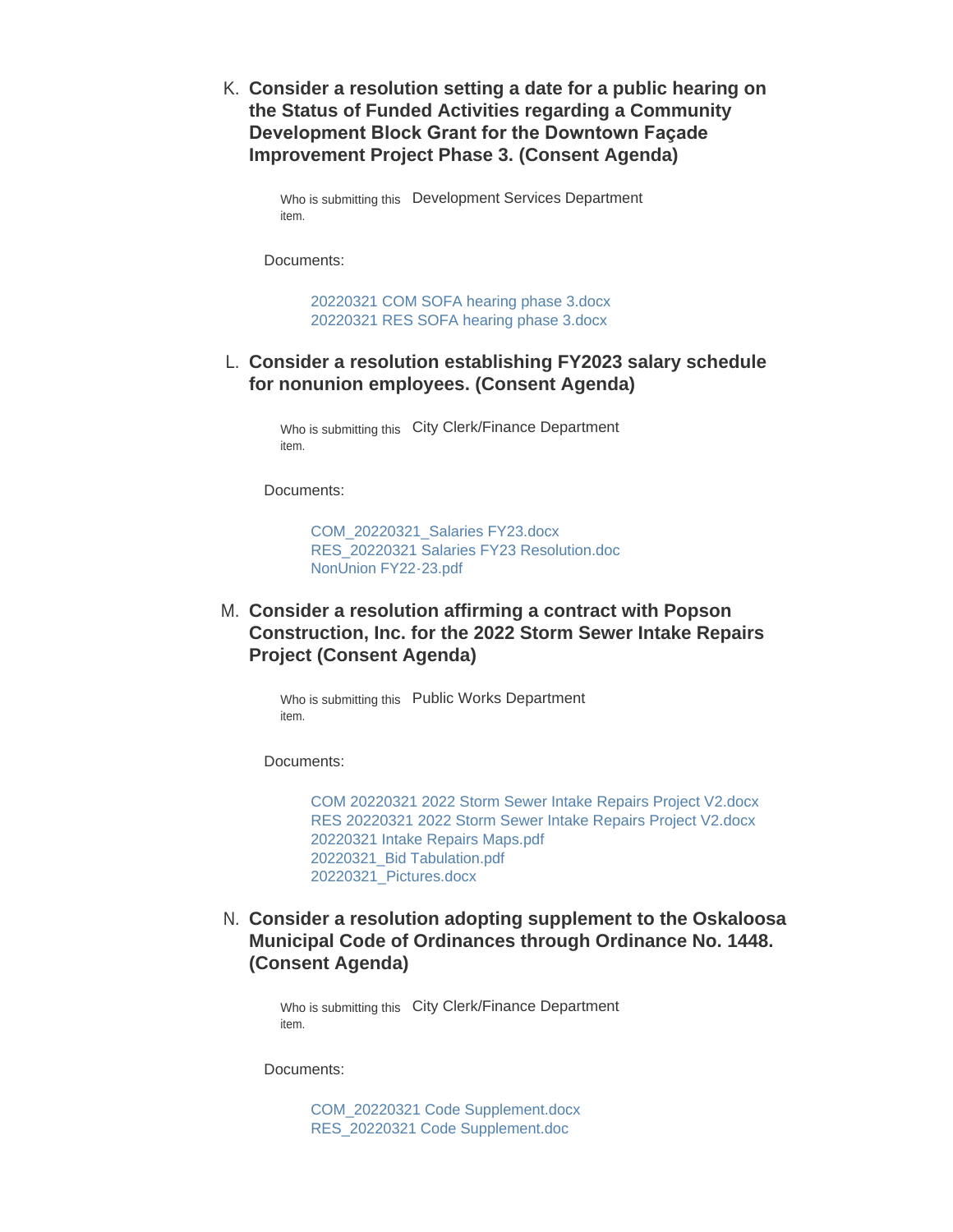**Consider an ordinance rezoning property located at 717-723**  O. **High Avenue West from UC (Mixed Use Urban Corridor District) to UC PUD (Mixed Use Urban Corridor Planned Unit Development District) and approving the PUD development plan. (3rd reading, Consent Agenda)**

```
Who is submitting this Development Services Department
item.
```
Documents:

[COM 20220321 PUD 717-723 High Ave W.docx](https://www.oskaloosaiowa.org/AgendaCenter/ViewFile/Item/9758?fileID=26246) [ORD 20220321 rez 717-723 High Ave W PUD.doc](https://www.oskaloosaiowa.org/AgendaCenter/ViewFile/Item/9758?fileID=26247) [Application.pdf](https://www.oskaloosaiowa.org/AgendaCenter/ViewFile/Item/9758?fileID=26248) [CCI PUD site plan Exhibit A.pdf](https://www.oskaloosaiowa.org/AgendaCenter/ViewFile/Item/9758?fileID=26249) [CCI PUD renderings Exhibit A.pdf](https://www.oskaloosaiowa.org/AgendaCenter/ViewFile/Item/9758?fileID=26250) [location map.pdf](https://www.oskaloosaiowa.org/AgendaCenter/ViewFile/Item/9758?fileID=26251)

P. -------------------- End of Consent Agenda --------------------

#### **Regular Agenda** 6.

The following agenda items require specific action by the City Council:

#### **Consider a resolution amending and certifying the Fiscal Year**  A. **2022 Budget Amendment. (PUBLIC HEARING)**

Who is submitting this City Clerk/Finance Department item.

Documents:

[COM\\_20220321 Budget Amendment FY2022.docx](https://www.oskaloosaiowa.org/AgendaCenter/ViewFile/Item/9922?fileID=26275) [RES\\_20220321 Budget Amendment 2 FY2022.docx](https://www.oskaloosaiowa.org/AgendaCenter/ViewFile/Item/9922?fileID=26271) [PublicHearingNotice Amended Budget.pdf](https://www.oskaloosaiowa.org/AgendaCenter/ViewFile/Item/9922?fileID=26272) [BgtfdsFY23.pdf](https://www.oskaloosaiowa.org/AgendaCenter/ViewFile/Item/9922?fileID=26270)

### **Consider a resolution adopting the annual budget for Fiscal**  B. **Year 2023 and levying tax. (PUBLIC HEARING)**

Who is submitting this City Clerk/Finance Department item.

Documents:

[COM\\_20220321 Budget FY2023.docx](https://www.oskaloosaiowa.org/AgendaCenter/ViewFile/Item/9923?fileID=26303) [RES\\_20220321 Adopt FY 2023 Budget.doc](https://www.oskaloosaiowa.org/AgendaCenter/ViewFile/Item/9923?fileID=26300) [FY23 Budget Forms - Final.pdf](https://www.oskaloosaiowa.org/AgendaCenter/ViewFile/Item/9923?fileID=26309) [20220110 FY2023 Recommended Budget Transmittal Letter](https://www.oskaloosaiowa.org/AgendaCenter/ViewFile/Item/9923?fileID=26308)  03152022.pdf [BgtfdsFY23.pdf](https://www.oskaloosaiowa.org/AgendaCenter/ViewFile/Item/9923?fileID=26302)

**C. Consider a resolution adopting the City of Oskaloosa Capital Improvement Plan, Fiscal Years 2023 through 2027. (PUBLIC HEARING)**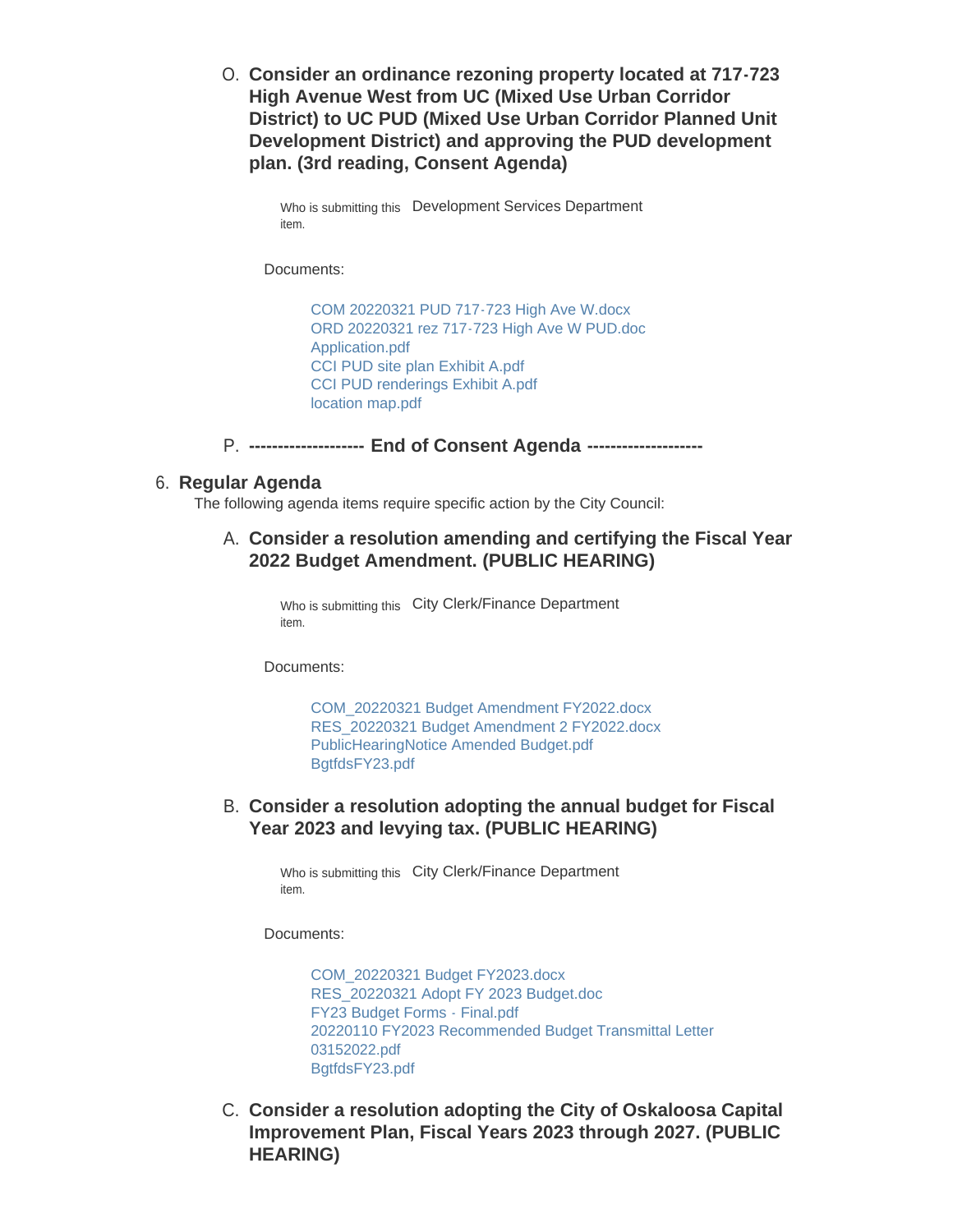Who is submitting this City Clerk/Finance Department item.

Documents:

[COM\\_20220321 CIP.docx](https://www.oskaloosaiowa.org/AgendaCenter/ViewFile/Item/9924?fileID=26230) [RES\\_20220321 Adopt CIP FY23-27 Resolution.doc](https://www.oskaloosaiowa.org/AgendaCenter/ViewFile/Item/9924?fileID=26231) [CIP by department.pdf](https://www.oskaloosaiowa.org/AgendaCenter/ViewFile/Item/9924?fileID=26232)

**Consider a resolution for levying a special assessment for a**  D. **nuisance abatement at 106 Geneva Drive in accordance with Oskaloosa Municipal Code 8.08.080 (PUBLIC HEARING)**

```
Who is submitting this Fire Department
item.
```
Documents:

[COM 20220322 Nuisance Abatement 106 Geneva PH.docx](https://www.oskaloosaiowa.org/AgendaCenter/ViewFile/Item/9973?fileID=26320) [RES 20220322 Nuisance Abatement 106 Geneva PH.pdf](https://www.oskaloosaiowa.org/AgendaCenter/ViewFile/Item/9973?fileID=26321) [Clerk Certificated Assessment Schedule - Nuisance 106 Geneva.pdf](https://www.oskaloosaiowa.org/AgendaCenter/ViewFile/Item/9973?fileID=26322) [Nuisance Photo Documentation 106 Geneva.pdf](https://www.oskaloosaiowa.org/AgendaCenter/ViewFile/Item/9973?fileID=26323)

**Consider a resolution for levying a special assessment for a**  E. **nuisance abatement at 817 6th Avenue East in accordance with Oskaloosa Municipal Code 8.08.080 (PUBLIC HEARING)**

Who is submitting this Fire Department item.

Documents:

[COM 20220322 Nuisance Abatement 817 6th Avenue East PH.docx](https://www.oskaloosaiowa.org/AgendaCenter/ViewFile/Item/9971?fileID=26324) [RES 20220322 Nuisance Abatement 817 6th Avenue East PH.pdf](https://www.oskaloosaiowa.org/AgendaCenter/ViewFile/Item/9971?fileID=26328) [Clerk Certified Assessment Schedule - 817 6th Avenue East.pdf](https://www.oskaloosaiowa.org/AgendaCenter/ViewFile/Item/9971?fileID=26326) [Nuisance Photo Documentation 817 6th Ave East.pdf](https://www.oskaloosaiowa.org/AgendaCenter/ViewFile/Item/9971?fileID=26327)

**Update on the application process for the recruitment of the**  F. **city manager position from Hinson Consulting, LLC.**

Who is submitting this City Clerk/Finance Department item.

Documents:

[Comm\\_20220321 City Manager recruitment update.docx](https://www.oskaloosaiowa.org/AgendaCenter/ViewFile/Item/9966?fileID=26268) [Oskaloosa CM Revised Schedule as of 3-6-22 \(3\).pdf](https://www.oskaloosaiowa.org/AgendaCenter/ViewFile/Item/9966?fileID=26267)

G. Consider a resolution approving a Memorandum of **Agreement between the City of Oskaloosa and Mahaska County to resolve split election precincts in Wards 2 and 3**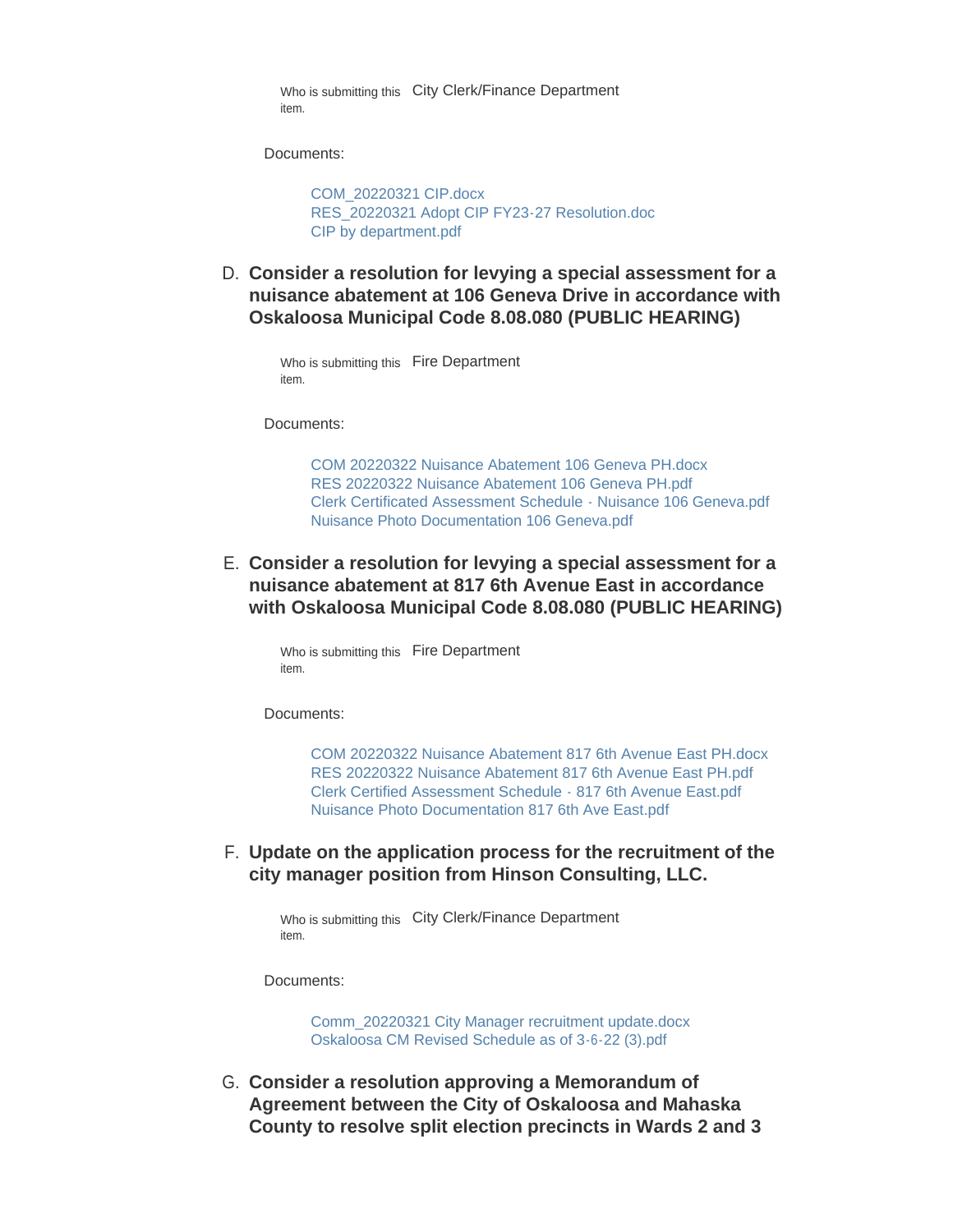Who is submitting this Development Services Department item.

Documents:

[COM 20220321 election agmt.docx](https://www.oskaloosaiowa.org/AgendaCenter/ViewFile/Item/9937?fileID=26257) [RES 20220321 election agmt.docx](https://www.oskaloosaiowa.org/AgendaCenter/ViewFile/Item/9937?fileID=26259) [agreement for precincts 1 and 7.pdf](https://www.oskaloosaiowa.org/AgendaCenter/ViewFile/Item/9937?fileID=26260) [map.pdf](https://www.oskaloosaiowa.org/AgendaCenter/ViewFile/Item/9937?fileID=26258)

**Consider a resolution approving substantial completion of**  H. **the Early Childcare Education Center Wing Project.**

Who is submitting this City Clerk/Finance Department item.

Documents:

[COM\\_20220321 Substantial completion ECE.docx](https://www.oskaloosaiowa.org/AgendaCenter/ViewFile/Item/9987?fileID=26310) [RES\\_20220321 Substantial Completion ECE.doc](https://www.oskaloosaiowa.org/AgendaCenter/ViewFile/Item/9987?fileID=26316) [AIA G704\\_2022-03-14 Oskaloosa ECE Substantial Completion \(1\).pdf](https://www.oskaloosaiowa.org/AgendaCenter/ViewFile/Item/9987?fileID=26312)

**Consider approval of payment of \$7,836.92 to SVPA for**  I. **services completed on the Early Childhood Recreation and Education Center.** 

Who is submitting this City Manager's Office item.

Documents:

[COM 20220321 SVPA Services Invoices.docx](https://www.oskaloosaiowa.org/AgendaCenter/ViewFile/Item/9958?fileID=26227) [SVPA 2022-3-4.pdf](https://www.oskaloosaiowa.org/AgendaCenter/ViewFile/Item/9958?fileID=26228) [SVPA 2022-3-4.01.pdf](https://www.oskaloosaiowa.org/AgendaCenter/ViewFile/Item/9958?fileID=26229)

**Consider approval of Pay Application No. 22 in the amount of**  J. **\$239,015.00 to Graphite Construction Group for the Early Childhood Education and Recreation Center.** 

Who is submitting this City Manager's Office item.

Documents:

[COM 20220321 Early Childhood Education and Recreation Center Pay](https://www.oskaloosaiowa.org/AgendaCenter/ViewFile/Item/9988?fileID=26313)  App 22.docx [Pay App 22 March 2022.pdf](https://www.oskaloosaiowa.org/AgendaCenter/ViewFile/Item/9988?fileID=26314) [AIA Change Order 7 \(SVPA, Mayor Signed\).pdf](https://www.oskaloosaiowa.org/AgendaCenter/ViewFile/Item/9988?fileID=26315)

#### **Report on items from City staff** 7.

This item is reserved to receive reports from the following:

a) City Manager